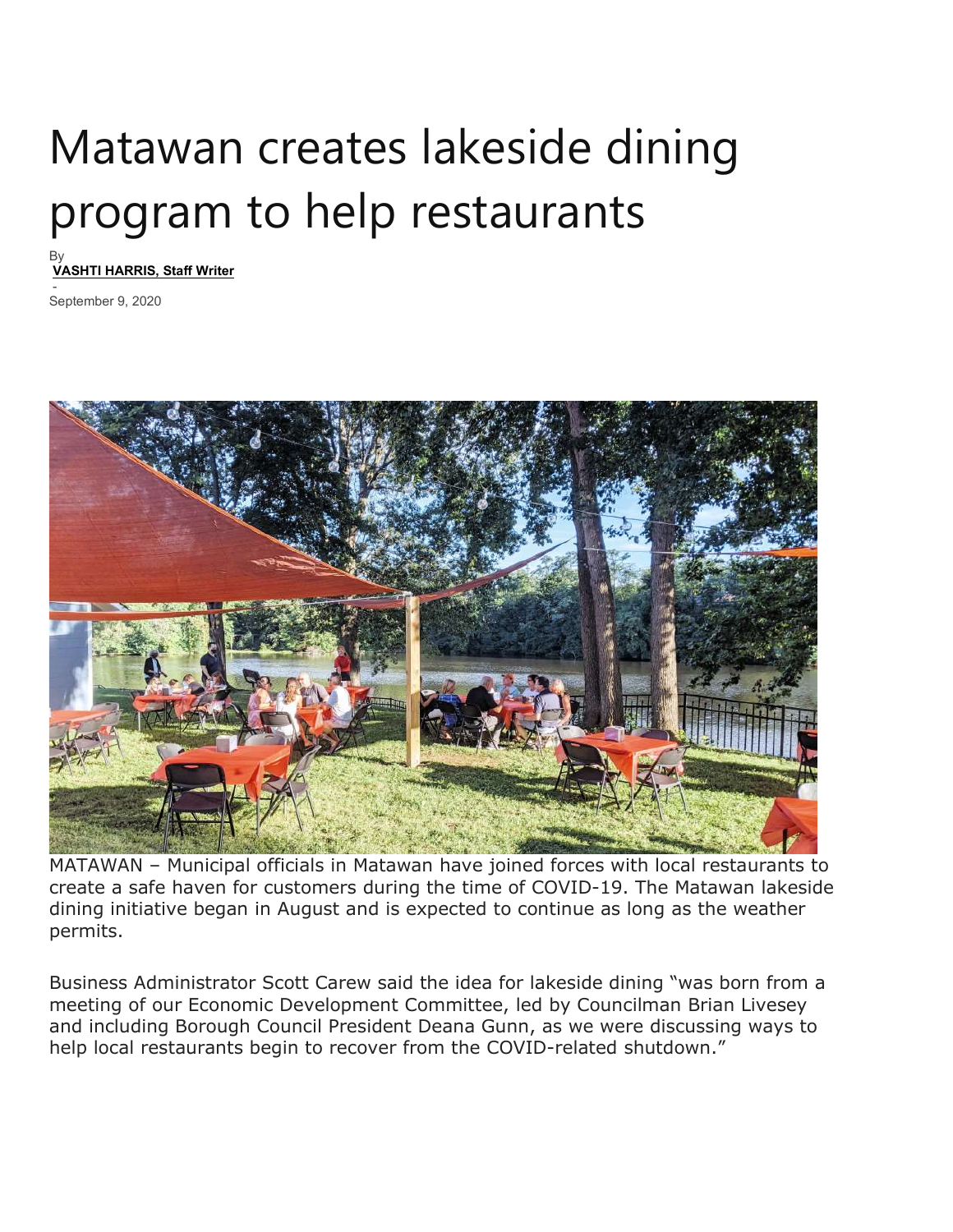Participating restaurants are benefiting from increased capacity while their normal operating procedures are limited by restrictions related to COVID-19.

"As long as the weather permits, the borough will schedule Matawan restaurants to use a dedicated area at Lake Lefferts Park from Thursday through Sunday," Carew said. "The restaurants will take reservations, prepare the food in their kitchen, deliver it to the park and serve their customers."

Each participating restaurant will provide staff, table linens and utensils.

"The borough is providing the space, restroom facilities, and tables and chairs. We are treating the area with pest control, removing garbage, and providing assistance with traffic and parking issues," Carew said. "Finally, the borough is allowing BYOB for this program."

Restaurant operators are not being charged to participate in the lakeside dining program. Carew said the goal is to help the businesses and "to provide a great outdoor experience for our residents."

**Carew credited Matawan's** public information officer, Cathy Zavorskas, with "passionately working countless hours recruiting restaurants, ordering supplies and working with me and others on the development of the plan."

Zavorskas said it took about two months to get the program going.

"The goal was to find ways to rise above the challenges presented by COVID-19 and give restaurants an opportunity to expand their service to a broader number of people, offer an exciting and enjoyable outdoor dining option for residents, and to use a major Matawan asset, the lakefront," Zavorskas said.

"It required a team effort to accomplish the various tasks necessary to successfully meet that goal, including the mayor and Borough Council members who gave us their full support. Once we had everything in place, the mayor and council members passed temporary resolutions waiving the application fee and allowing BYOB in the designated area during dining time," she said.

"Aby's Mexican Restaurant owner, Elias Martinez, and the Burger Shop manager … both agreed to participate whenever we were ready to go," Zavorskas said. "I met with each of them at the lakefront to review the location, the logistics and the plans to determine exactly what was needed."

The lakeside dining program began on Aug. 20.